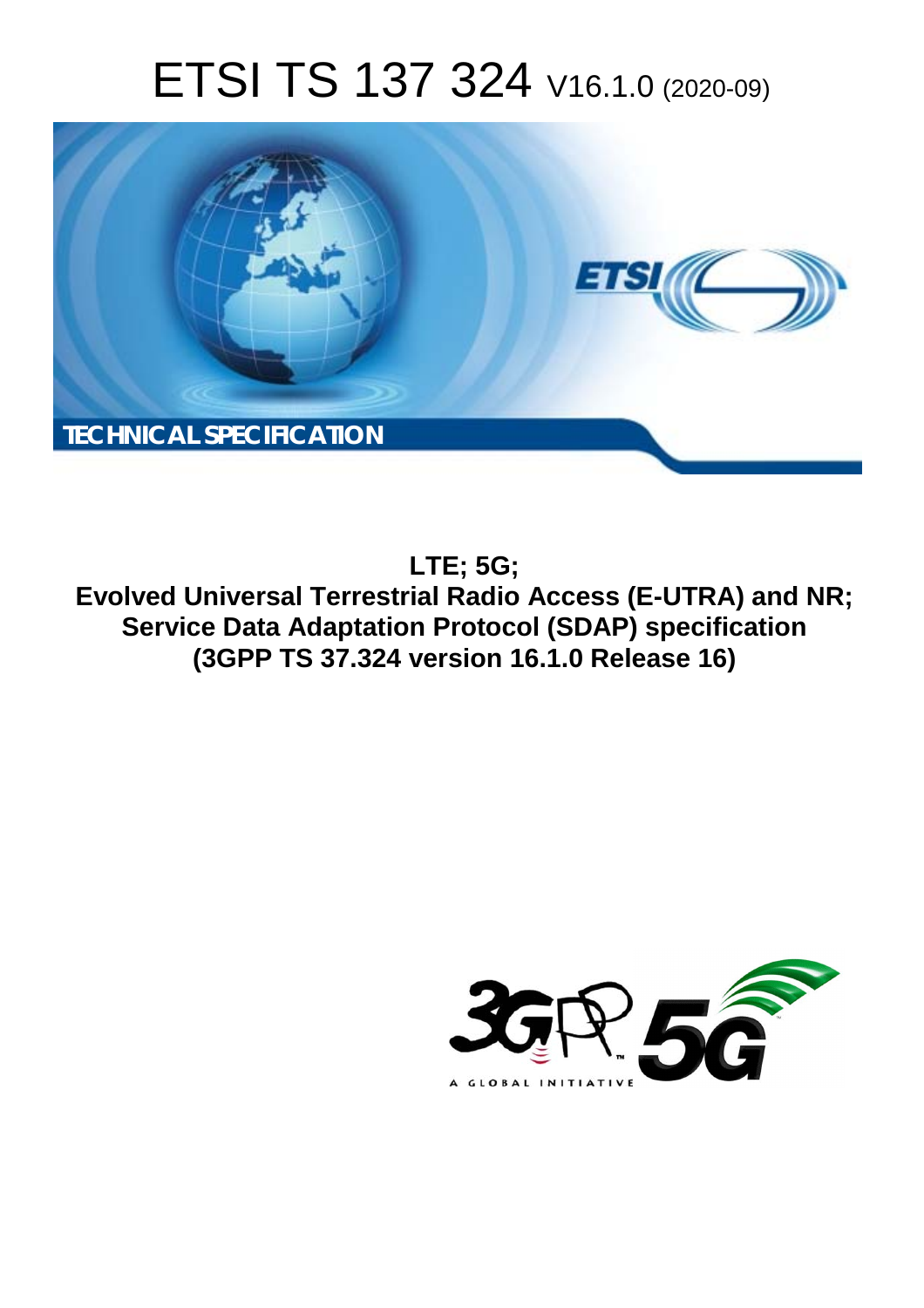Reference RTS/TSGR-0237324vg10

> Keywords 5G,LTE

#### *ETSI*

#### 650 Route des Lucioles F-06921 Sophia Antipolis Cedex - FRANCE

Tel.: +33 4 92 94 42 00 Fax: +33 4 93 65 47 16

Siret N° 348 623 562 00017 - NAF 742 C Association à but non lucratif enregistrée à la Sous-Préfecture de Grasse (06) N° 7803/88

#### *Important notice*

The present document can be downloaded from: <http://www.etsi.org/standards-search>

The present document may be made available in electronic versions and/or in print. The content of any electronic and/or print versions of the present document shall not be modified without the prior written authorization of ETSI. In case of any existing or perceived difference in contents between such versions and/or in print, the prevailing version of an ETSI deliverable is the one made publicly available in PDF format at [www.etsi.org/deliver](http://www.etsi.org/deliver).

Users of the present document should be aware that the document may be subject to revision or change of status. Information on the current status of this and other ETSI documents is available at <https://portal.etsi.org/TB/ETSIDeliverableStatus.aspx>

If you find errors in the present document, please send your comment to one of the following services: <https://portal.etsi.org/People/CommiteeSupportStaff.aspx>

#### *Copyright Notification*

No part may be reproduced or utilized in any form or by any means, electronic or mechanical, including photocopying and microfilm except as authorized by written permission of ETSI. The content of the PDF version shall not be modified without the written authorization of ETSI. The copyright and the foregoing restriction extend to reproduction in all media.

> © ETSI 2020. All rights reserved.

**DECT™**, **PLUGTESTS™**, **UMTS™** and the ETSI logo are trademarks of ETSI registered for the benefit of its Members. **3GPP™** and **LTE™** are trademarks of ETSI registered for the benefit of its Members and of the 3GPP Organizational Partners. **oneM2M™** logo is a trademark of ETSI registered for the benefit of its Members and of the oneM2M Partners. **GSM®** and the GSM logo are trademarks registered and owned by the GSM Association.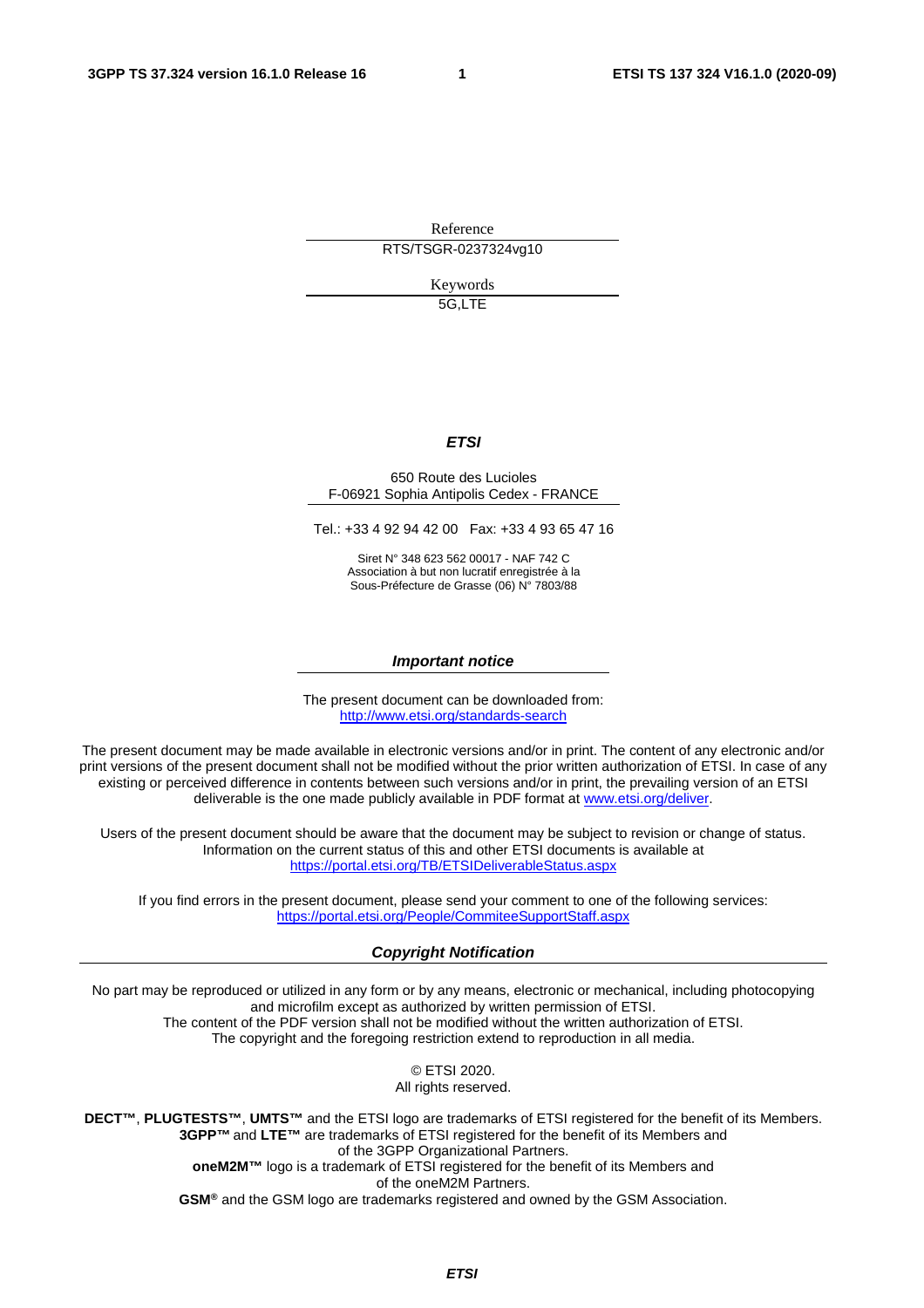## Intellectual Property Rights

#### Essential patents

IPRs essential or potentially essential to normative deliverables may have been declared to ETSI. The information pertaining to these essential IPRs, if any, is publicly available for **ETSI members and non-members**, and can be found in ETSI SR 000 314: *"Intellectual Property Rights (IPRs); Essential, or potentially Essential, IPRs notified to ETSI in respect of ETSI standards"*, which is available from the ETSI Secretariat. Latest updates are available on the ETSI Web server [\(https://ipr.etsi.org/](https://ipr.etsi.org/)).

Pursuant to the ETSI IPR Policy, no investigation, including IPR searches, has been carried out by ETSI. No guarantee can be given as to the existence of other IPRs not referenced in ETSI SR 000 314 (or the updates on the ETSI Web server) which are, or may be, or may become, essential to the present document.

#### **Trademarks**

The present document may include trademarks and/or tradenames which are asserted and/or registered by their owners. ETSI claims no ownership of these except for any which are indicated as being the property of ETSI, and conveys no right to use or reproduce any trademark and/or tradename. Mention of those trademarks in the present document does not constitute an endorsement by ETSI of products, services or organizations associated with those trademarks.

## Legal Notice

This Technical Specification (TS) has been produced by ETSI 3rd Generation Partnership Project (3GPP).

The present document may refer to technical specifications or reports using their 3GPP identities. These shall be interpreted as being references to the corresponding ETSI deliverables.

The cross reference between 3GPP and ETSI identities can be found under<http://webapp.etsi.org/key/queryform.asp>.

## Modal verbs terminology

In the present document "**shall**", "**shall not**", "**should**", "**should not**", "**may**", "**need not**", "**will**", "**will not**", "**can**" and "**cannot**" are to be interpreted as described in clause 3.2 of the [ETSI Drafting Rules](https://portal.etsi.org/Services/editHelp!/Howtostart/ETSIDraftingRules.aspx) (Verbal forms for the expression of provisions).

"**must**" and "**must not**" are **NOT** allowed in ETSI deliverables except when used in direct citation.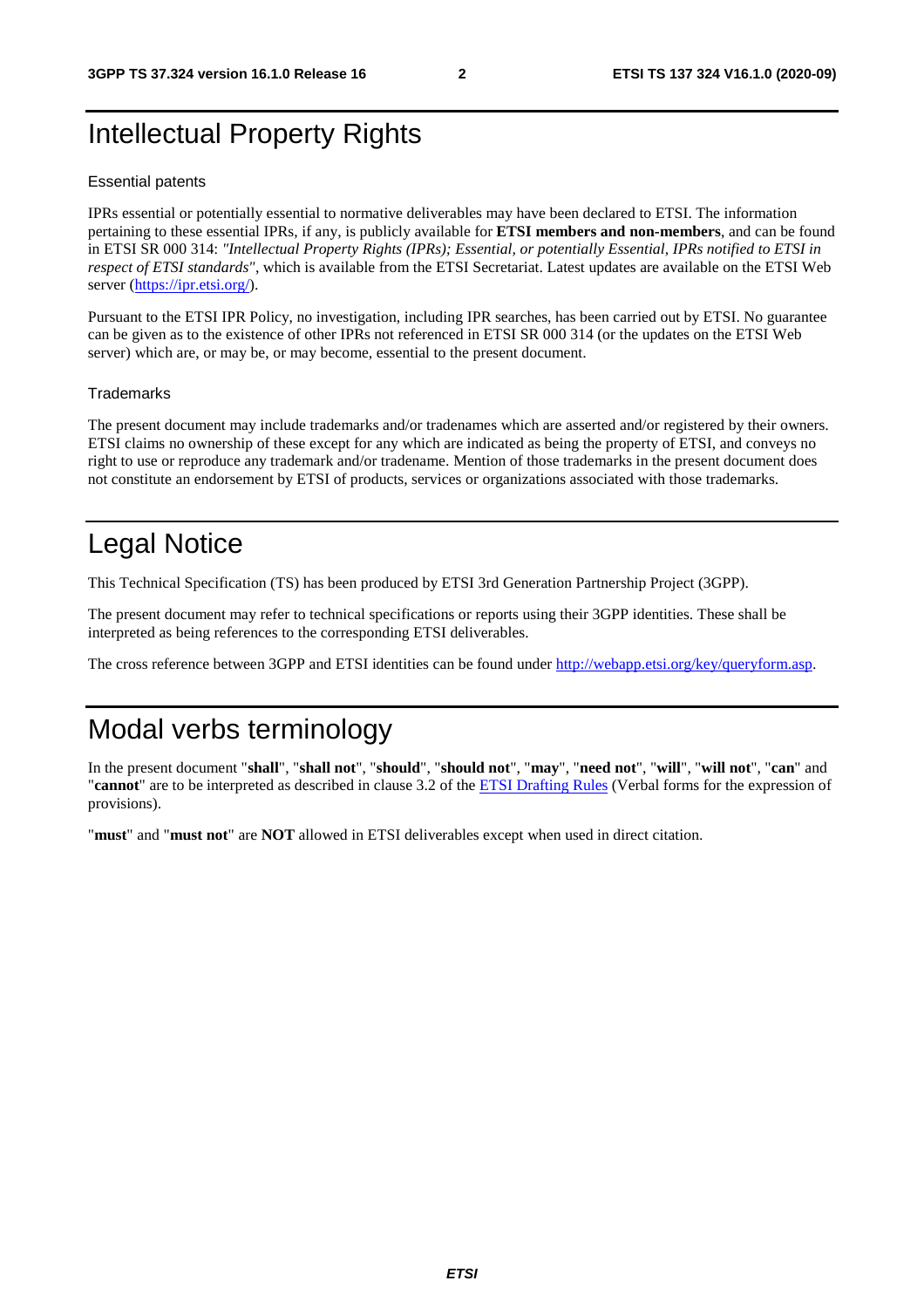$\mathbf{3}$ 

## Contents

| 1                |  |  |  |  |  |
|------------------|--|--|--|--|--|
| 2                |  |  |  |  |  |
| 3<br>3.1         |  |  |  |  |  |
| 3.2              |  |  |  |  |  |
| 4                |  |  |  |  |  |
| 4.1<br>4.2       |  |  |  |  |  |
| 4.2.1            |  |  |  |  |  |
| 4.2.2            |  |  |  |  |  |
| 4.3              |  |  |  |  |  |
| 4.3.1            |  |  |  |  |  |
| 4.3.2            |  |  |  |  |  |
| 4.4              |  |  |  |  |  |
| 5                |  |  |  |  |  |
| 5.1              |  |  |  |  |  |
| 5.1.1            |  |  |  |  |  |
| 5.1.2            |  |  |  |  |  |
| 5.2              |  |  |  |  |  |
| 5.2.1            |  |  |  |  |  |
| 5.2.2            |  |  |  |  |  |
| 5.2.3            |  |  |  |  |  |
| 5.2.4            |  |  |  |  |  |
| 5.3              |  |  |  |  |  |
| 5.3.1            |  |  |  |  |  |
| 5.3.2            |  |  |  |  |  |
| 5.3.3            |  |  |  |  |  |
| 5.4              |  |  |  |  |  |
| 5.5              |  |  |  |  |  |
| 5.5.1            |  |  |  |  |  |
| 5.5.2            |  |  |  |  |  |
| 6                |  |  |  |  |  |
| 6.1              |  |  |  |  |  |
| 6.1.1            |  |  |  |  |  |
| 6.1.2            |  |  |  |  |  |
| 6.2              |  |  |  |  |  |
| 6.2.1            |  |  |  |  |  |
| 6.2.2            |  |  |  |  |  |
| 6.2.2.1          |  |  |  |  |  |
| 6.2.2.2          |  |  |  |  |  |
| 6.2.2.3          |  |  |  |  |  |
| 6.2.2.4<br>6.2.3 |  |  |  |  |  |
| 6.3              |  |  |  |  |  |
| 6.3.1            |  |  |  |  |  |
| 6.3.2            |  |  |  |  |  |
| 6.3.3            |  |  |  |  |  |
| 6.3.4            |  |  |  |  |  |
|                  |  |  |  |  |  |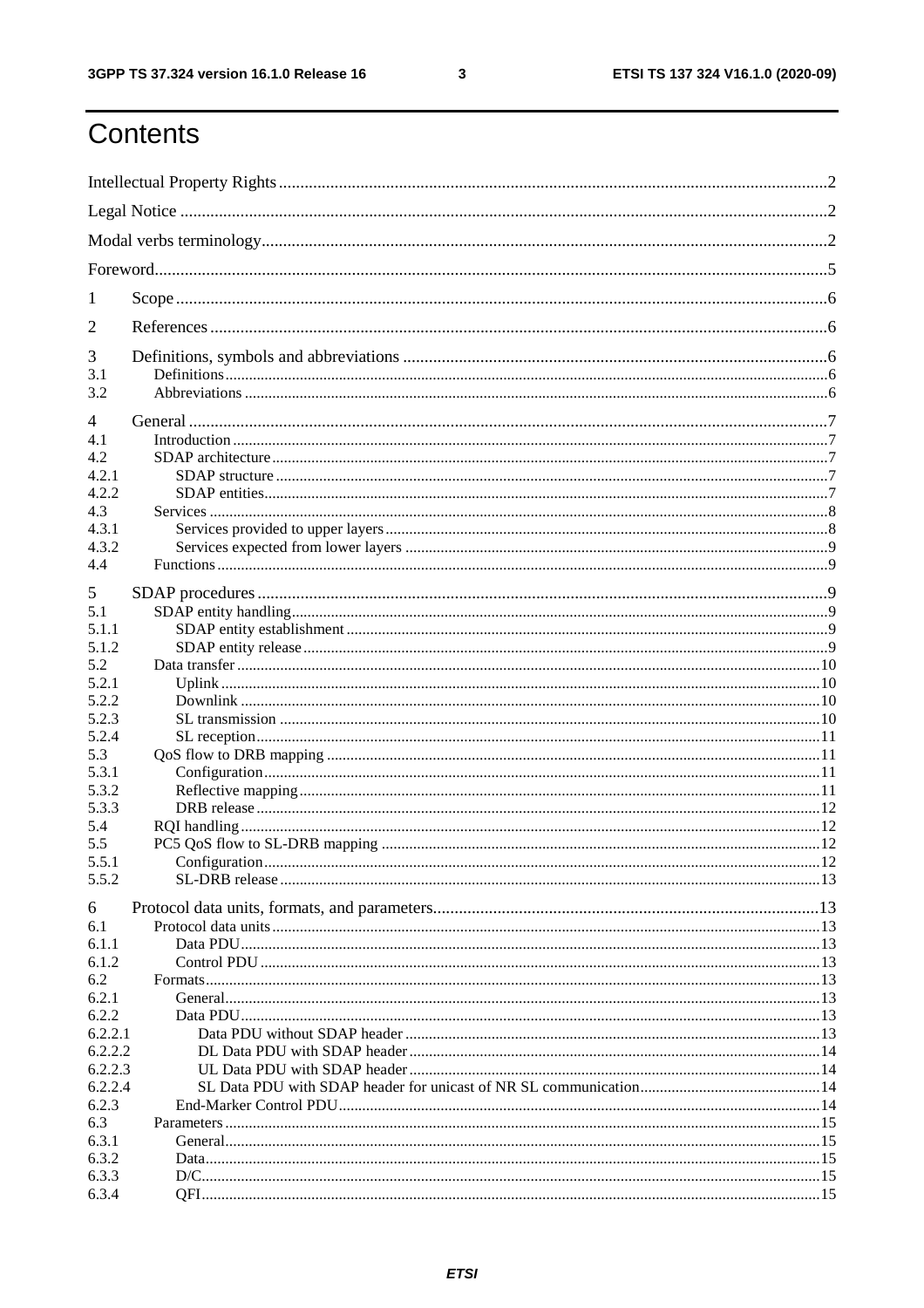$\overline{\mathbf{4}}$ 

| 6.3.8 |  |  |
|-------|--|--|
|       |  |  |
| 6.3.7 |  |  |
| 6.3.6 |  |  |
|       |  |  |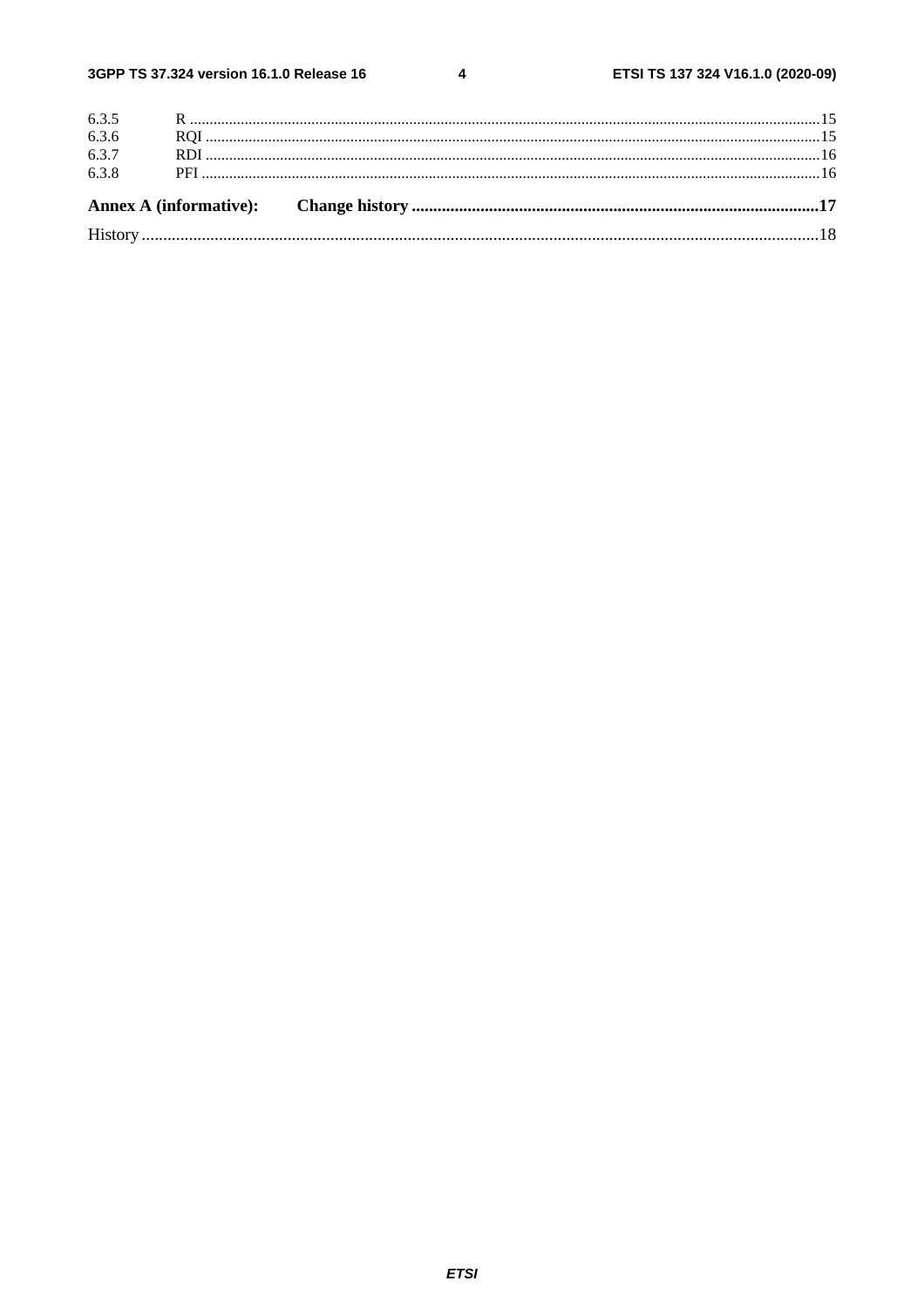## Foreword

This Technical Specification has been produced by the 3rd Generation Partnership Project (3GPP).

The contents of the present document are subject to continuing work within the TSG and may change following formal TSG approval. Should the TSG modify the contents of the present document, it will be re-released by the TSG with an identifying change of release date and an increase in version number as follows:

Version x.y.z

where:

- x the first digit:
	- 1 presented to TSG for information;
	- 2 presented to TSG for approval;
	- 3 or greater indicates TSG approved document under change control.
- y the second digit is incremented for all changes of substance, i.e. technical enhancements, corrections, updates, etc.
- z the third digit is incremented when editorial only changes have been incorporated in the document.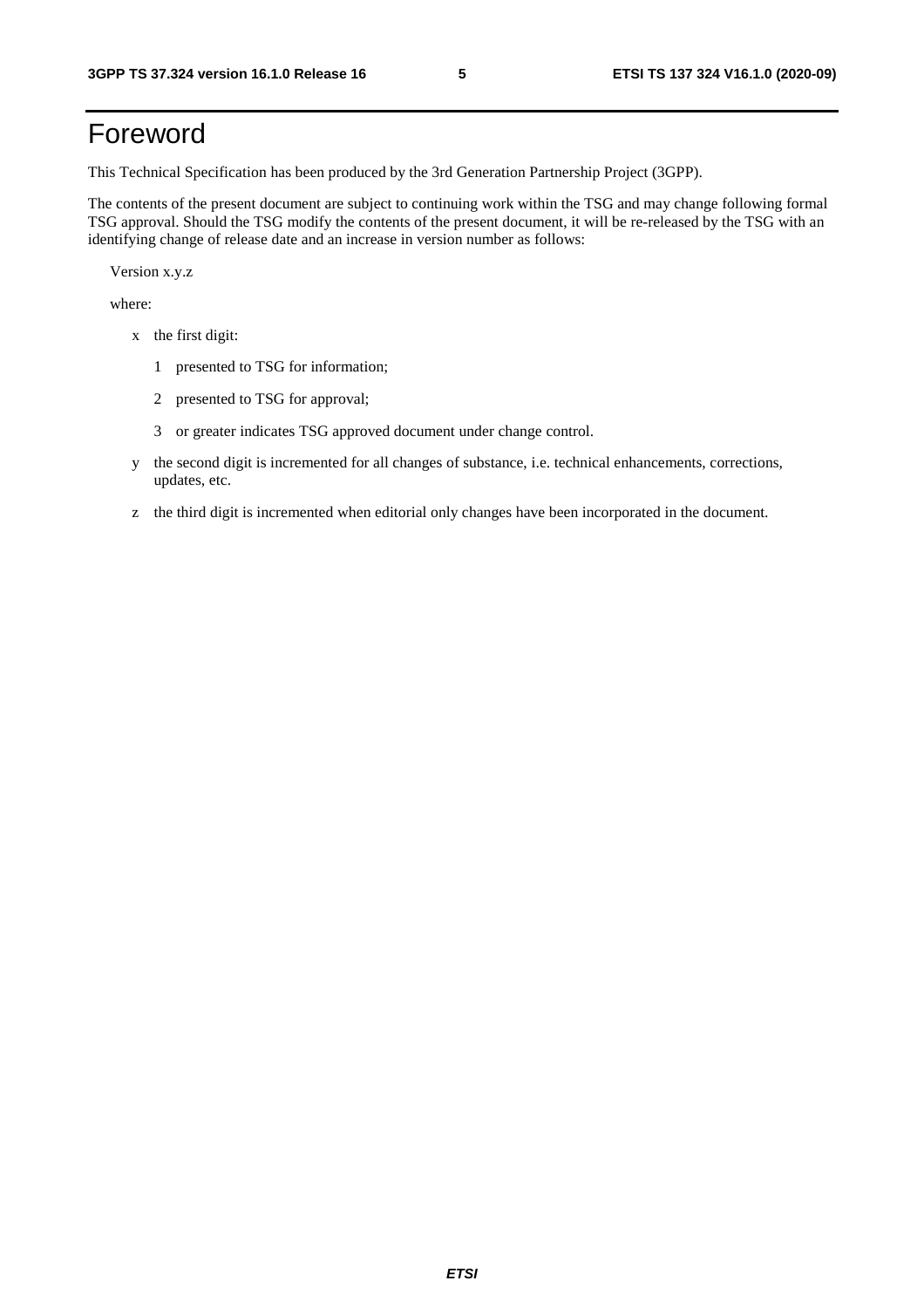## 1 Scope

The present document specifies the Service Data Adaptation Protocol (SDAP) for a UE with connection to the 5G-CN or for a UE in NR SL communication.

## 2 References

The following documents contain provisions which, through reference in this text, constitute provisions of the present document.

- References are either specific (identified by date of publication, edition number, version number, etc.) or non-specific.
- For a specific reference, subsequent revisions do not apply.
- For a non-specific reference, the latest version applies. In the case of a reference to a 3GPP document (including a GSM document), a non-specific reference implicitly refers to the latest version of that document *in the same Release as the present document*.
- [1] 3GPP TR 21.905: "Vocabulary for 3GPP Specifications".
- [2] 3GPP TS 38.300: "NG Radio Access Network; Overall description".
- [3] 3GPP TS 38.331: "NR Radio Resource Control (RRC); Protocol Specification".
- [4] 3GPP TS 23.501: "System Architecture for the 5G System".
- [5] 3GPP TS 23.287: "Architecture enhancements for 5G System (5GS) to support Vehicle-to-Everything (V2X) services".

## 3 Definitions, symbols and abbreviations

## 3.1 Definitions

For the purposes of the present document, the terms and definitions given in TR 21.905 [1] and the following apply. A term defined in the present document takes precedence over the definition of the same term, if any, in TR 21.905 [1].

**PC5 QoS flow to SL-DRB mapping rule**: a mapping rule determining on which SL-DRB packets of a PC5 QoS flow shall be carried.

**QoS flow to DRB mapping rule**: a mapping rule determining on which DRB packets of a QoS flow shall be carried.

**Reflective QoS flow to DRB mapping**: a QoS flow to DRB mapping scheme where a UE monitors the QoS flow to DRB mapping rule in the DL, and applies it to in the UL.

**NR Sidelink communication**: AS functionality enabling at least V2X communication as defined in TS 23.287 [5], between two or more nearby UEs, using NR technology but not traversing any network node.

## 3.2 Abbreviations

For the purposes of the present document, the abbreviations given in TR 21.905 [1] and the following apply. An abbreviation defined in the present document takes precedence over the definition of the same abbreviation, if any, in TR 21.905 [1].

| <b>PFI</b> | PC5 QoS Flow ID                               |
|------------|-----------------------------------------------|
| <b>OFI</b> | OoS Flow ID                                   |
| <b>RDI</b> | Reflective QoS flow to DRB mapping Indication |
| <b>ROI</b> | Reflective OoS Indication                     |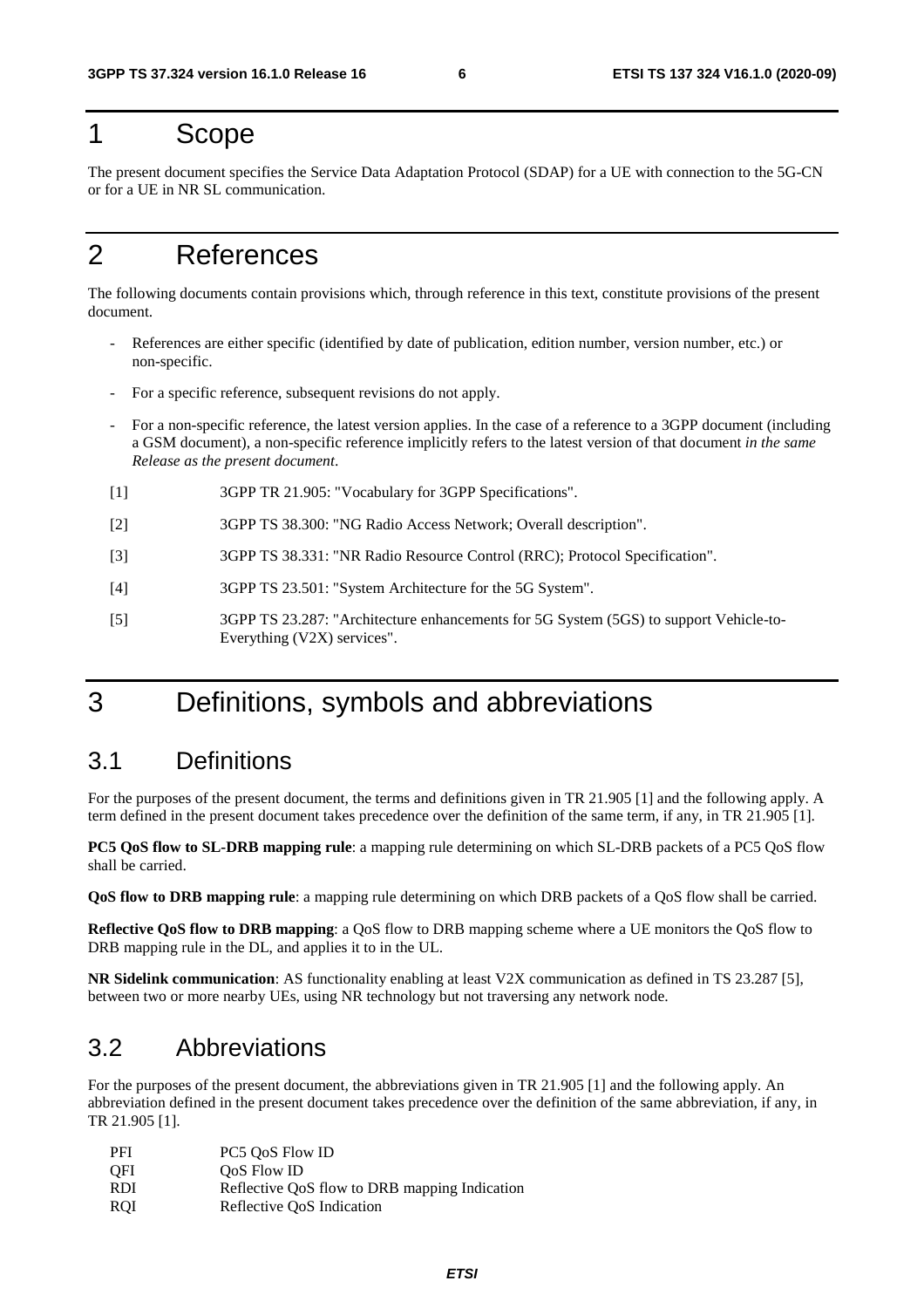| <b>SDAP</b> | Service Data Adaptation Protocol |
|-------------|----------------------------------|
| -SL         | Sidelink                         |
| SL-DRB      | Sidelink Data Radio Bearer       |

## 4 General

### 4.1 Introduction

The objective is to describe the SDAP architecture and the SDAP entity from a functional point of view. The specified functionality only applies to UE with connection to the 5G-CN and UE in NR SL communication.

## 4.2 SDAP architecture

#### 4.2.1 SDAP structure

Figure 4.2.1-1 illustrates one possible structure for the SDAP sublayer; it should not restrict implementation. The figure is based on the radio interface protocol architecture defined in TS 38.300 [2].



**Figure 4.2.1-1: SDAP sublayer, structure view** 

The SDAP sublayer is configured by RRC (TS 38.331 [3]). The SDAP sublayer maps QoS flows to DRBs. One or more QoS flows may be mapped onto one DRB. One QoS flow is mapped onto only one DRB at a time in the UL.

In NR SL communication, the SDAP sublayer maps PC5 QoS flows to SL-DRBs. One or more PC5 QoS flows may be mapped onto one SL-DRB. One PC5 QoS flow is mapped onto only one SL-DRB at a time in the SL for transmission.

### 4.2.2 SDAP entities

The SDAP entities are located in the SDAP sublayer. Several SDAP entities may be defined for a UE. There is an SDAP entity configured for each individual PDU session. For SL, SDAP entity is configured per Destination Layer-2 ID and cast type in the UE.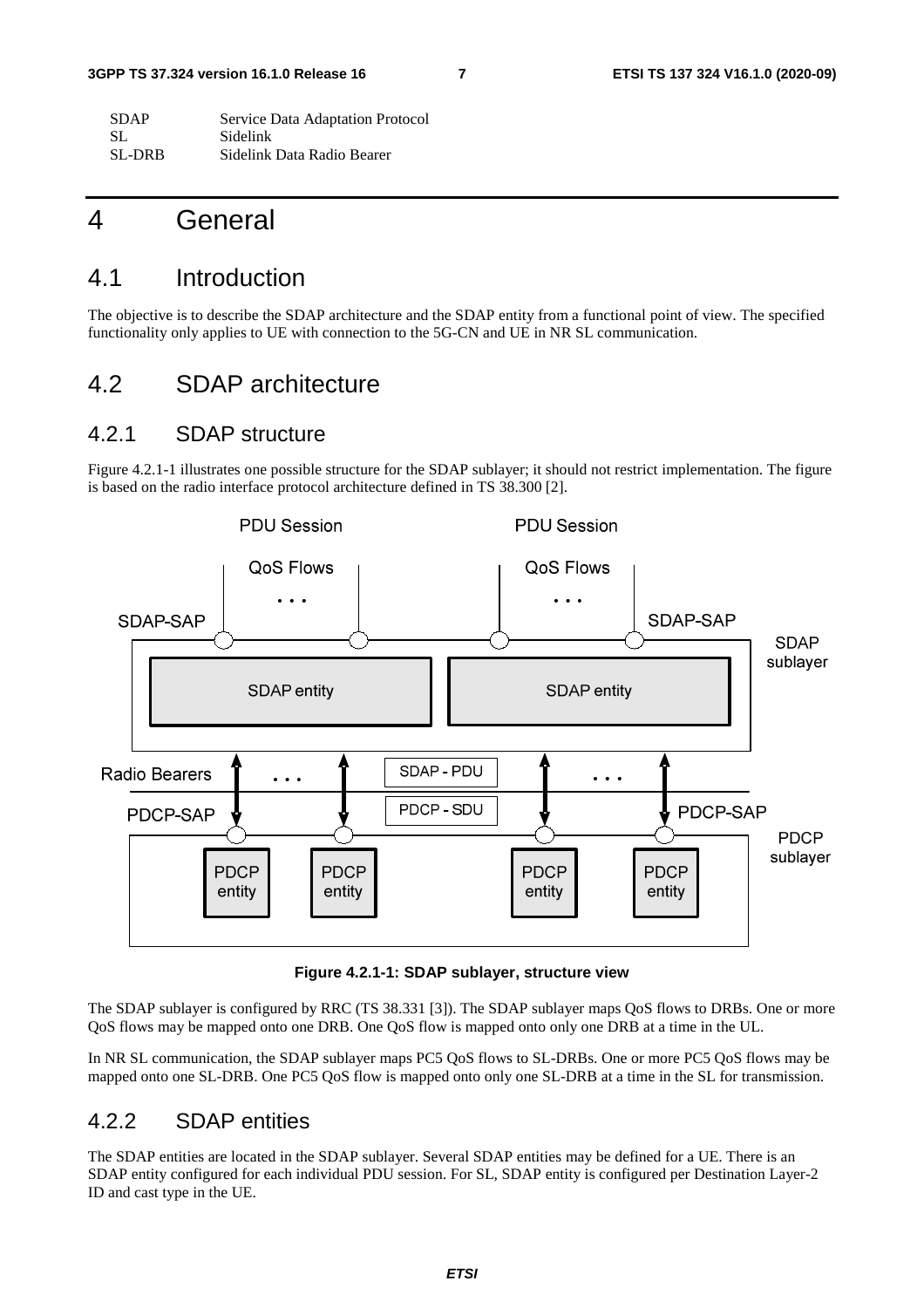An SDAP entity receives/delivers SDAP SDUs from/to upper layers and submits/receives SDAP data PDUs to/from its peer SDAP entity via lower layers.

- At the transmitting side, when an SDAP entity receives an SDAP SDU from upper layers, it constructs the corresponding SDAP data PDU and submits it to lower layers;
- At the receiving side, when an SDAP entity receives an SDAP data PDU from lower layers, it retrieves the corresponding SDAP SDU and delivers it to upper layers.

Figure 4.2.2-1 illustrates the functional view of the SDAP entity for the SDAP sublayer; it should not restrict implementation. The figure is based on the radio interface protocol architecture defined in TS 38.300 [2].



**Figure 4.2.2-1: SDAP layer, functional view** 

Reflective QoS flow to DRB mapping is performed at UE, as specified in the clause 5.3.2, if DL SDAP header is configured.

For NR SL communication, reflective PC5 QoS flow to SL-DRB mapping is not supported.

## 4.3 Services

#### 4.3.1 Services provided to upper layers

The SDAP sublayer provides its service to the user plane upper layers. The following services are provided by SDAP to upper layers:

transfer of user plane data.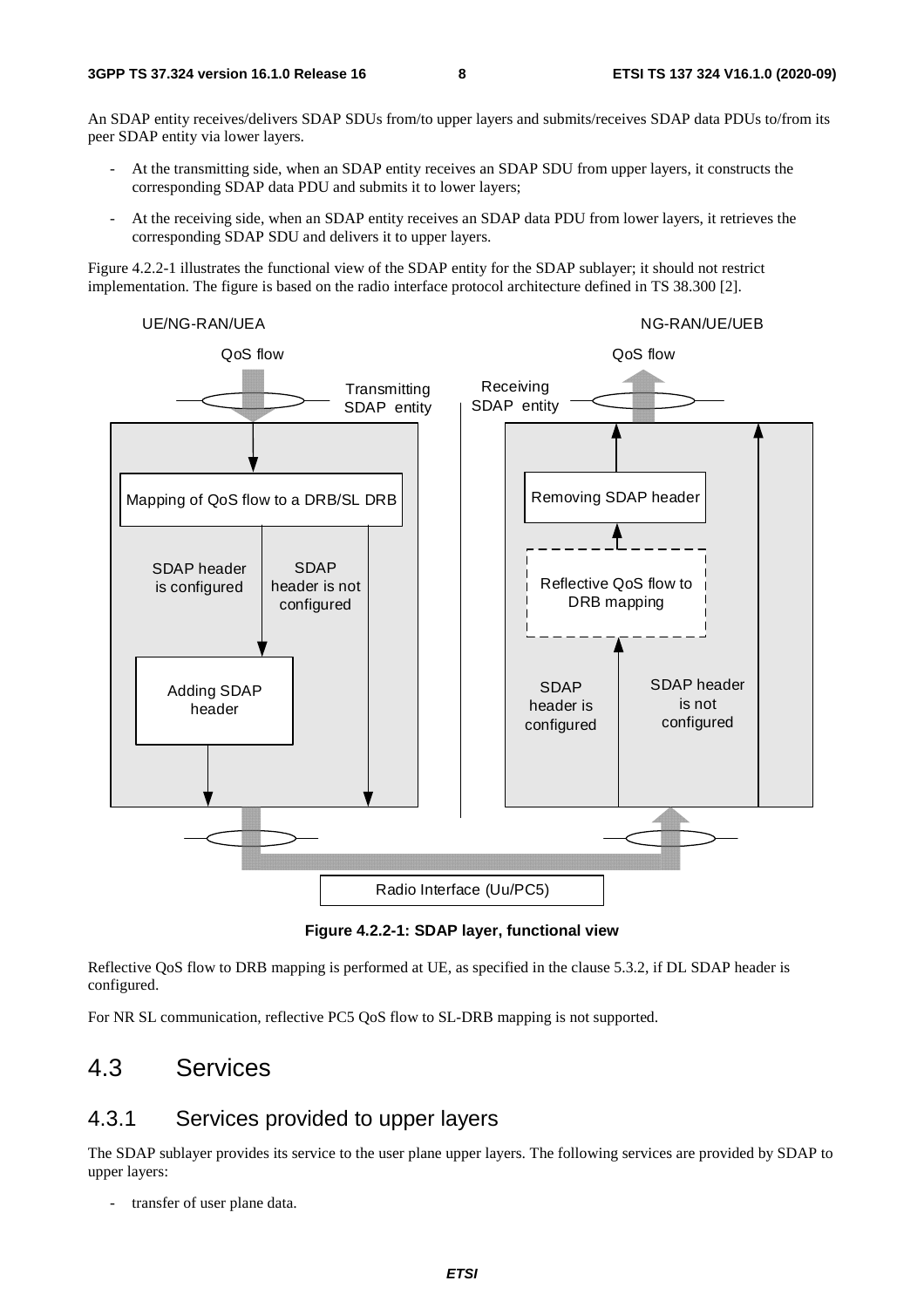#### 4.3.2 Services expected from lower layers

An SDAP entity expects the following services from lower layers:

- user plane data transfer service;
- in-order delivery except when out of order delivery is configured by RRC (TS 38.331 [3]).

## 4.4 Functions

The SDAP sublayer supports the following functions:

- transfer of user plane data;
- mapping between a QoS flow and a DRB for both DL and UL;
- mapping between a PC5 QoS flow and a SL-DRB for NR SL communication;
- marking OoS flow ID in both DL and UL packets;
- marking PC5 QoS flow ID in unicast of NR SL communication packets;
- reflective QoS flow to DRB mapping for the UL SDAP data PDUs.

## 5 SDAP procedures

## 5.1 SDAP entity handling

#### 5.1.1 SDAP entity establishment

When RRC (TS 38.331 [3]) requests an SDAP entity establishment, the UE shall:

- establish an SDAP entity;
- follow the procedures in clause 5.2.1 and 5.2.2.

When RRC (TS 38.331 [3]) requests establishment of an SDAP entity for unicast, groupcast or broadcast of NR SL communication, the UE shall:

- establish an SDAP entity;
- follow the procedures in clauses 5.2.3 and 5.2.4.

#### 5.1.2 SDAP entity release

When RRC (TS 38.331 [3]) requests an SDAP entity release, the UE shall:

- release the SDAP entity.

When RRC (TS 38.331 [3]) requests release of an SDAP entity for unicast, groupcast or broadcast of NR SL communication, the UE shall:

- release the SDAP entity.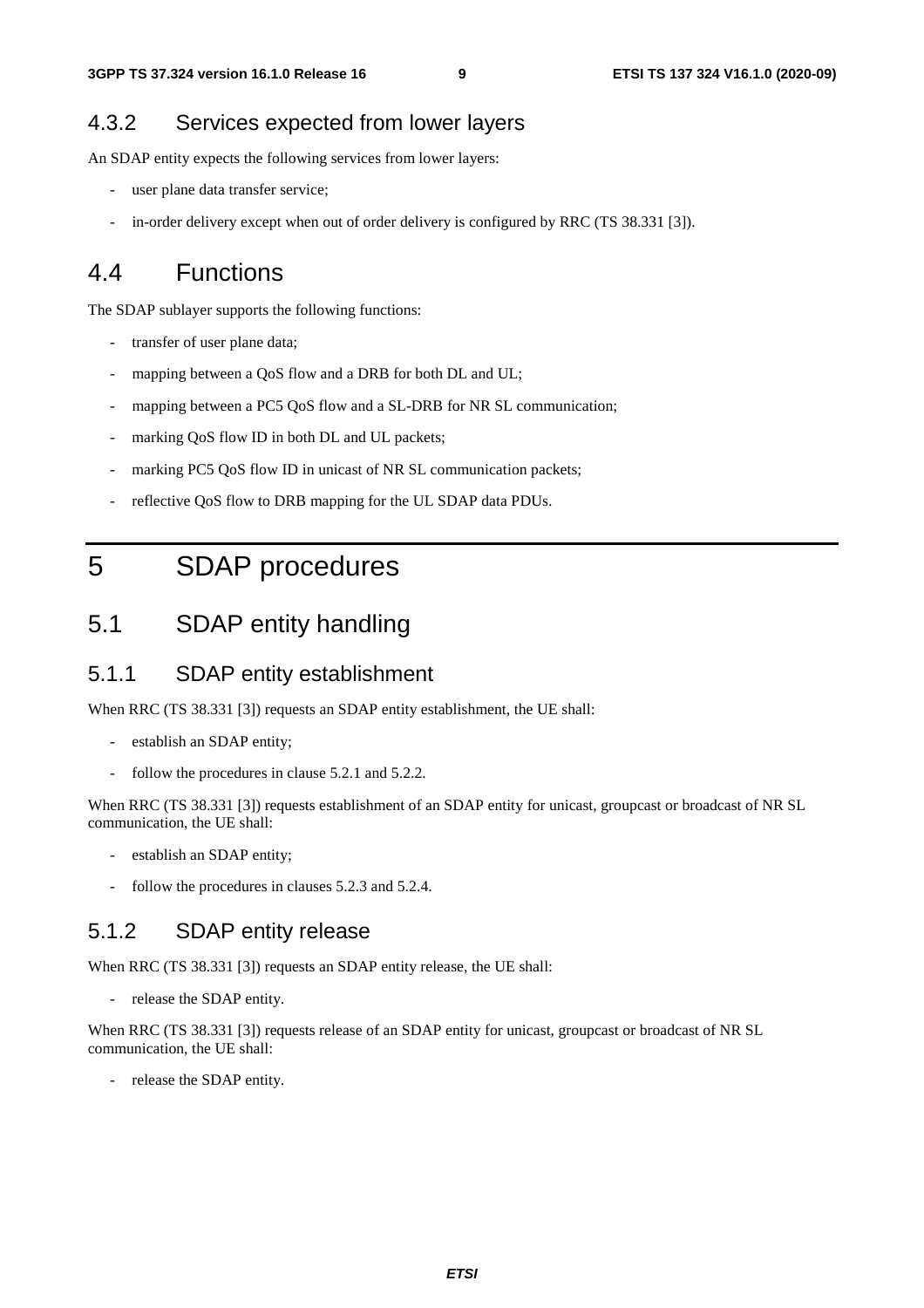## 5.2 Data transfer

#### 5.2.1 Uplink

At the reception of an SDAP SDU from upper layer for a QoS flow, the transmitting SDAP entity shall:

- if there is no stored QoS flow to DRB mapping rule for the QoS flow as specified in the clause 5.3:
	- map the SDAP SDU to the default DRB;
- else:
	- map the SDAP SDU to the DRB according to the stored QoS flow to DRB mapping rule;
- if the DRB to which the SDAP SDU is mapped is configured by RRC (TS 38.331 [3]) with the presence of SDAP header,
	- construct the UL SDAP data PDU as specified in the clause 6.2.2.3;
- else:
	- construct the UL SDAP data PDU as specified in the clause 6.2.2.1;
- submit the constructed UL SDAP data PDU to the lower layers.
- NOTE 1: UE behaviour is not defined if there is neither a default DRB nor a stored QoS flow to DRB mapping rule for the QoS flow.
- NOTE 2: Default DRB is always configured with UL SDAP header (TS 38.331 [3]).

### 5.2.2 Downlink

At the reception of an SDAP data PDU from lower layers for a QoS flow, the receiving SDAP entity shall:

- if the DRB from which this SDAP data PDU is received is configured by RRC (TS 38.331 [3]) with the presence of SDAP header:
	- perform reflective OoS flow to DRB mapping as specified in the clause 5.3.2;
	- perform RQI handling as specified in the clause 5.4;
	- retrieve the SDAP SDU from the DL SDAP data PDU as specified in the clause 6.2.2.2.
- else:
	- retrieve the SDAP SDU from the DL SDAP data PDU as specified in the clause 6.2.2.1;
- deliver the retrieved SDAP SDU to the upper layer.

#### 5.2.3 SL transmission

At the reception of an SDAP SDU from upper layer for a PC5 QoS flow, the transmitting SDAP entity shall:

- if there is no stored PC5 QoS flow to SL-DRB mapping rule for the PC5 QoS flow as specified in the clause 5.5:
	- map the SDAP SDU to the default SL-DRB;
- else:
	- map the SDAP SDU to the SL-DRB according to the stored PC5 QoS flow to SL-DRB mapping rule;
- if the SL-DRB to which the SDAP SDU is mapped is configured by RRC (TS 38.331 [3]) with the presence of SDAP header:
	- construct the SL SDAP data PDU as specified in the clause 6.2.2.4;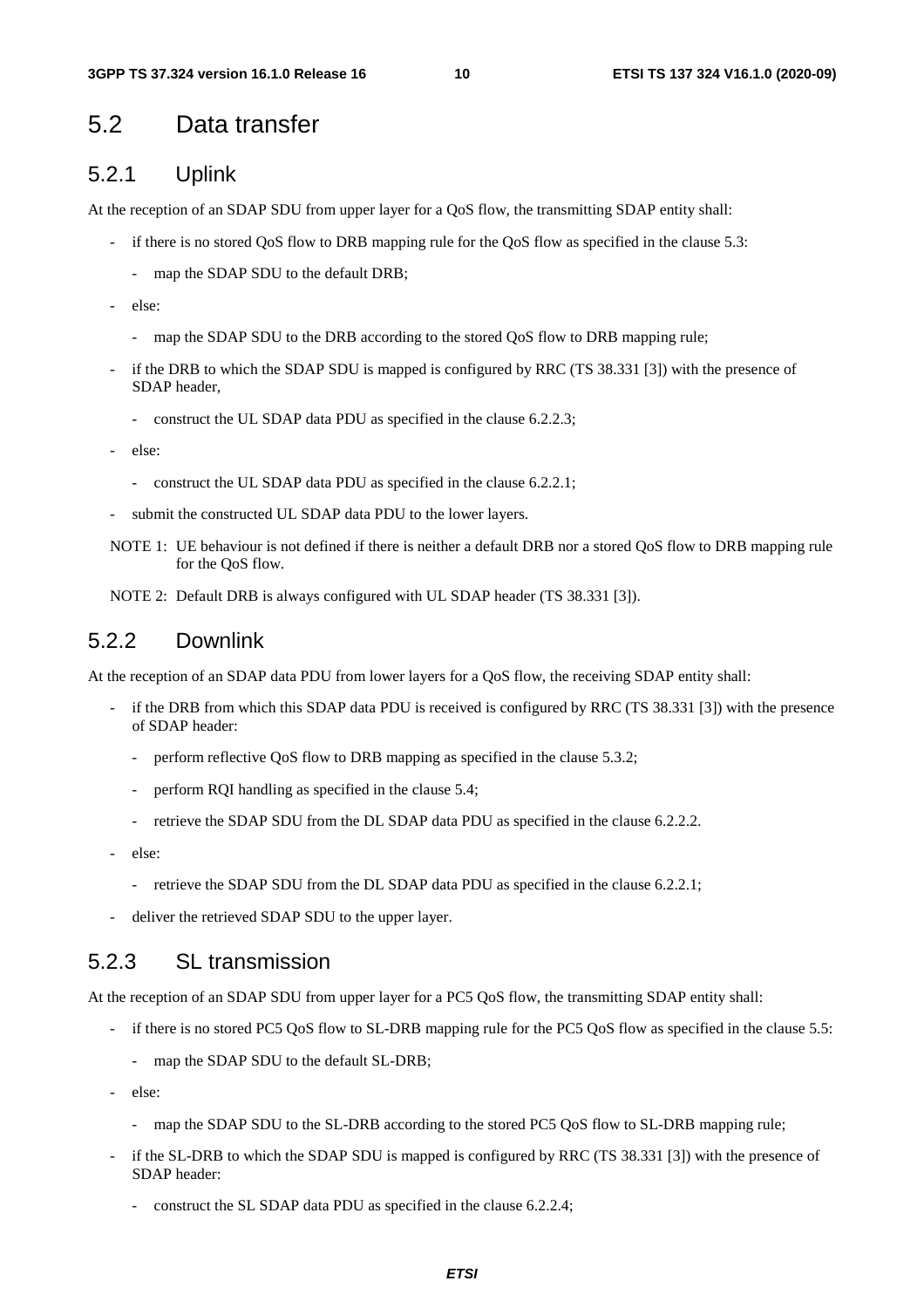- else:
	- construct the SL SDAP data PDU as specified in the clause 6.2.2.1;
- submit the constructed SL SDAP data PDU to the lower layers.

#### 5.2.4 SL reception

At the reception of an SDAP data PDU from lower layers for a PC5 QoS flow, the receiving SDAP entity shall:

- if the SL-DRB from which this SDAP data PDU is received is configured by RRC (TS 38.331 [3]) with the presence of SDAP header:
	- retrieve the SDAP SDU from the SL SDAP data PDU as specified in the clause 6.2.2.4;
- else:
	- retrieve the SDAP SDU from the SL SDAP data PDU as specified in the clause 6.2.2.1;
- deliver the retrieved SDAP SDU to the upper layer.

## 5.3 QoS flow to DRB mapping

## 5.3.1 Configuration

When RRC (TS 38.331 [3]) configures an UL QoS flow to DRB mapping rule for a QoS flow, the SDAP entity shall:

- if the SDAP entity has already been established and there is no stored QoS flow to DRB mapping rule for the QoS flow and a default DRB is configured:
	- construct an end-marker control PDU, as specified in the clause 6.2.3, for the QoS flow;
	- map the end-marker control PDU to the default DRB;
	- submit the end-marker control PDU to the lower layers.
- if the stored UL QoS flow to DRB mapping rule is different from the configured QoS flow to DRB mapping rule for the QoS flow and the DRB according to the stored QoS flow to DRB mapping rule is configured by RRC (TS 38.331 [3]) with the presence of UL SDAP header:
	- construct an end-marker control PDU, as specified in the clause 6.2.3, for the QoS flow;
	- map the end-marker control PDU to the DRB according to the stored QoS flow to DRB mapping rule;
	- submit the end-marker control PDU to the lower layers.
- store the configured UL QoS flow to DRB mapping rule for the QoS flow.

When RRC (TS 38.331 [3]) releases an UL QoS flow to DRB mapping rule for a QoS flow, the SDAP entity shall:

remove the UL QoS flow to DRB mapping rule for the QoS flow.

#### 5.3.2 Reflective mapping

For each received DL SDAP data PDU with RDI set to 1, the SDAP entity shall:

- process the QFI field in the SDAP header and determine the QoS flow;
- if there is no stored QoS flow to DRB mapping rule for the QoS flow and a default DRB is configured:
	- construct an end-marker control PDU, as specified in the clause 6.2.3, for the QoS flow;
	- map the end-marker control PDU to the default DRB;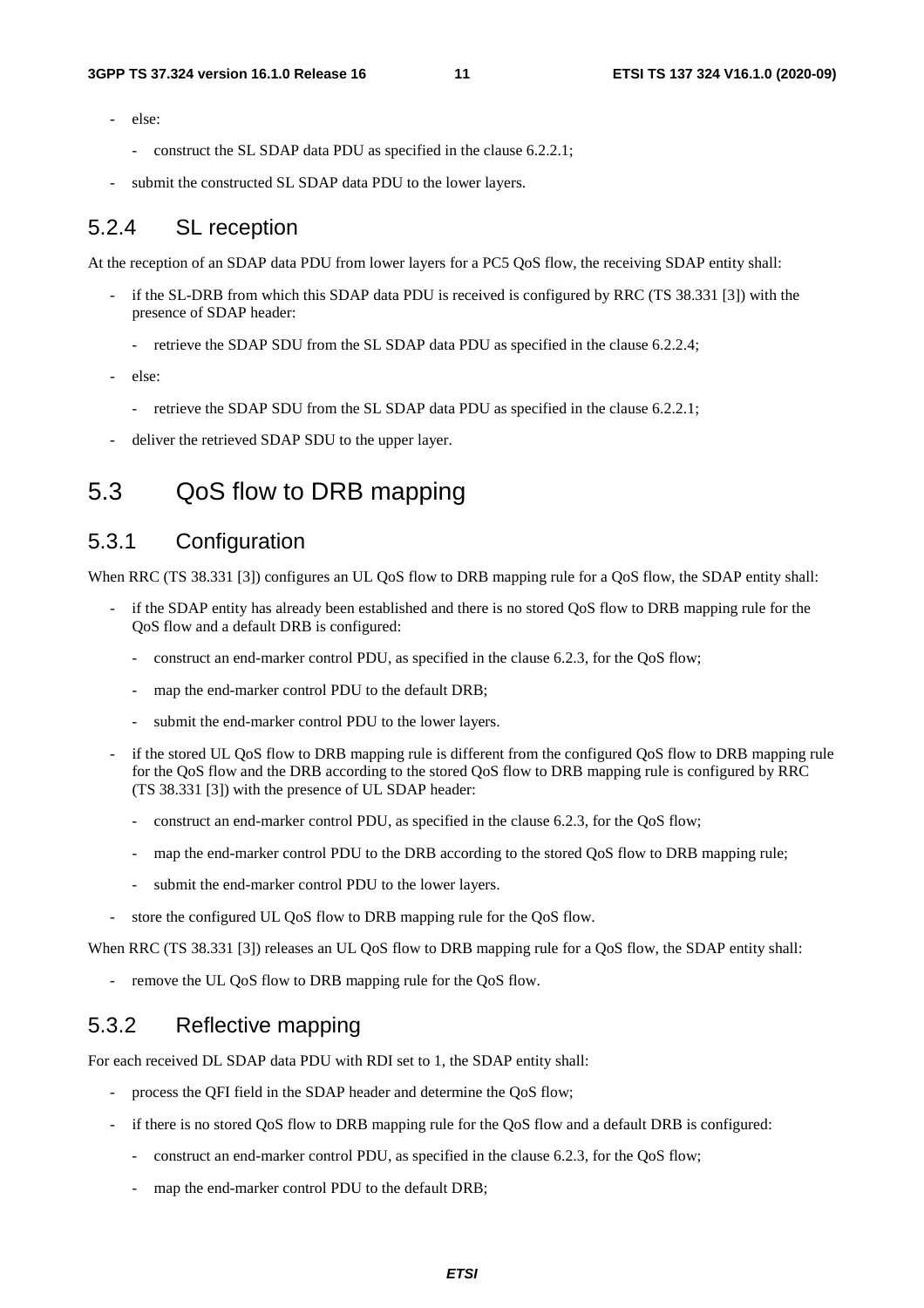- submit the end-marker control PDU to the lower layers;
- if the stored QoS flow to DRB mapping rule for the QoS flow is different from the QoS flow to DRB mapping of the DL SDAP data PDU and the DRB according to the stored QoS flow to DRB mapping rule is configured by RRC (TS 38.331 [3]) with the presence of UL SDAP header:
	- construct an end-marker control PDU, as specified in the clause 6.2.3, for the QoS flow;
	- map the end-marker control PDU to the DRB according to the stored QoS flow to DRB mapping rule;
	- submit the end-marker control PDU to the lower layers;
- store the QoS flow to DRB mapping of the DL SDAP data PDU as the QoS flow to DRB mapping rule for the UL.

#### 5.3.3 DRB release

When RRC (TS 38.331 [3]) indicates that a DRB is released, the SDAP entity shall:

remove all QoS flow to DRB mappings associated with the released DRB based on the clauses 5.3.1 and 5.3.2.

## 5.4 RQI handling

For each received DL SDAP data PDU with RQI set to 1, the SDAP entity shall:

inform the NAS layer of the RQI and QFI.

## 5.5 PC5 QoS flow to SL-DRB mapping

#### 5.5.1 Configuration

When RRC (TS 38.331 [3]) configures a PC5 QoS flow to SL-DRB mapping rule for a PC5 QoS flow, the SDAP entity shall:

- for unicast of NR SL communication, if the SDAP entity has already been established and there is no stored SL-DRB mapping rule for the PC5 QoS flow and a default SL-DRB is configured:
	- construct an end-marker control PDU, as specified in the clause 6.2.3, for the PC5 QoS flow;
	- map the end-marker control PDU to the default SL-DRB;
	- submit the end-marker control PDU to the lower layers;
- for unicast of NR SL communication, if the stored PC5 QoS flow to SL-DRB mapping rule is different from the configured PC5 QoS flow to SL-DRB mapping rule for the PC5 QoS flow and the SL-DRB according to the stored PC5 QoS flow to SL-DRB mapping rule is configured by RRC (TS 38.331 [3]) with the presence of SL SDAP header:
	- construct an end-marker control PDU, as specified in the clause 6.2.3, for the PC5 QoS flow;
	- map the end-marker control PDU to the SL-DRB according to the stored PC5 OoS flow to SL-DRB mapping rule;
	- submit the end-marker control PDU to the lower layers;
- store the configured PC5 QoS flow to SL-DRB mapping rule for the PC5 QoS flow.

When RRC (TS 38.331 [3]) releases a PC5 QoS flow to SL-DRB mapping rule for a PC5 QoS flow, the SDAP entity shall:

remove the PC5 QoS flow to SL-DRB mapping rule for the PC5 QoS flow.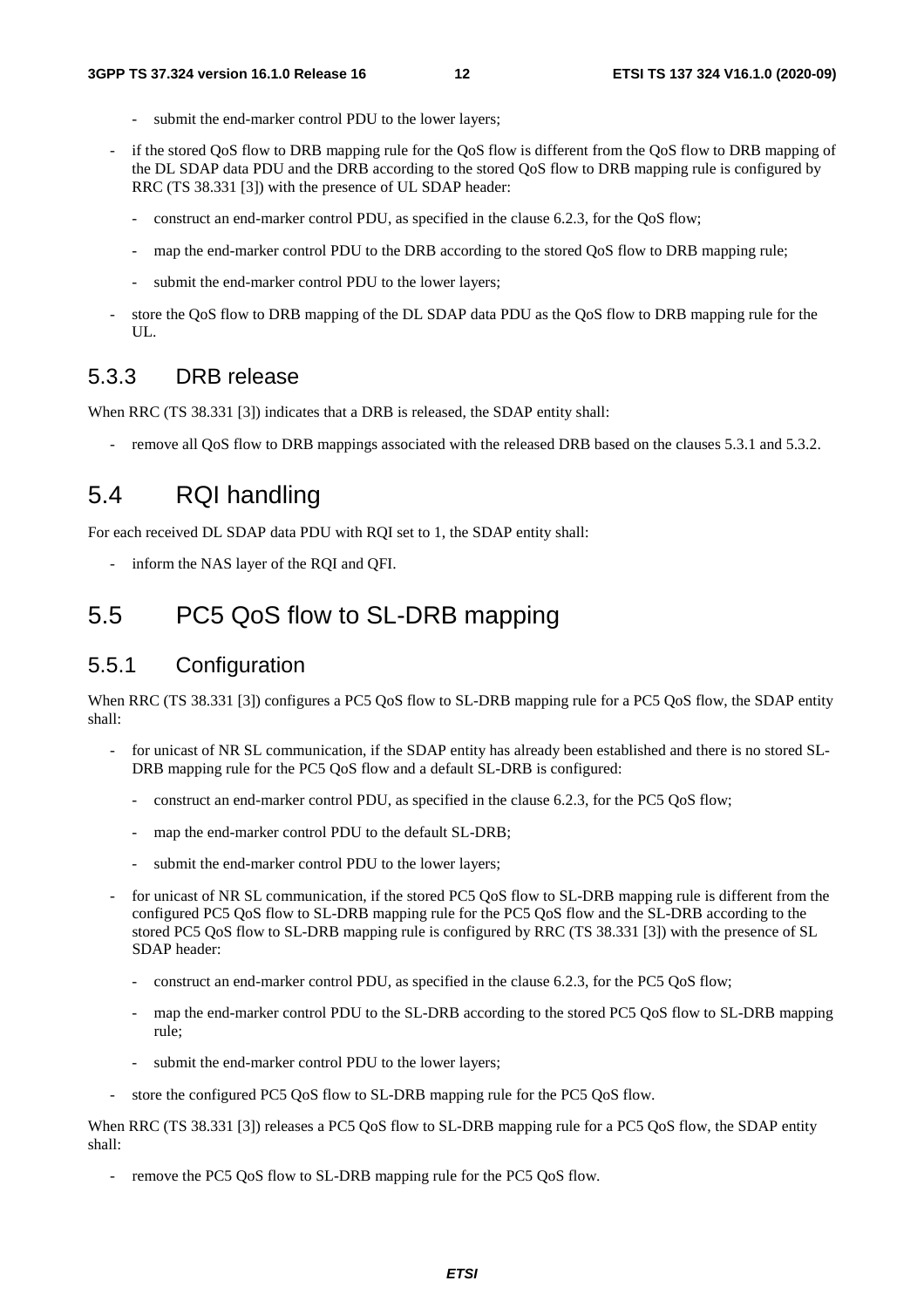#### 5.5.2 SL-DRB release

When RRC (TS 38.331 [3]) indicates that an SL-DRB is released, the SDAP entity shall:

remove all PC5 QoS flow to SL-DRB mappings associated with the released SL-DRB based on the clause 5.5.1.

## 6 Protocol data units, formats, and parameters

## 6.1 Protocol data units

#### 6.1.1 Data PDU

The SDAP Data PDU is used to convey one or more of followings:

- SDAP header;
- user plane data.

#### 6.1.2 Control PDU

a) End-Marker Control PDU

End-Marker control PDU is used by the SDAP entity at UE to indicate that it stops the mapping of the SDAP SDU of the QoS flow indicated by the QFI/PFI to the DRB/SL-DRB on which the End-Marker PDU is transmitted.

### 6.2 Formats

#### 6.2.1 General

A SDAP PDU is a bit string that is byte aligned (i.e. multiple of 8 bits) in length. In the figures in clause 6.2, bit strings are represented by tables in which the first and most significant bit is the left most bit of the first line of the table, the last and least significant bit is the rightmost bit of the last line of the table, and more generally the bit string is to be read from left to right and then in the reading order of the lines.

SDAP SDUs are bit strings that are byte aligned (i.e. multiple of 8 bits) in length. An SDAP SDU is included into a SDAP PDU from the first bit onward.

For groupcast and broadcast of NR SL communication, only SDAP data PDU without SDAP header is supported.

#### 6.2.2 Data PDU

#### 6.2.2.1 Data PDU without SDAP header

An SDAP PDU consists only of a data field and does not consist of any SDAP header, as described in Figure 6.2.2.1-1.



**Figure 6.2.2.1-1: SDAP Data PDU format without SDAP header**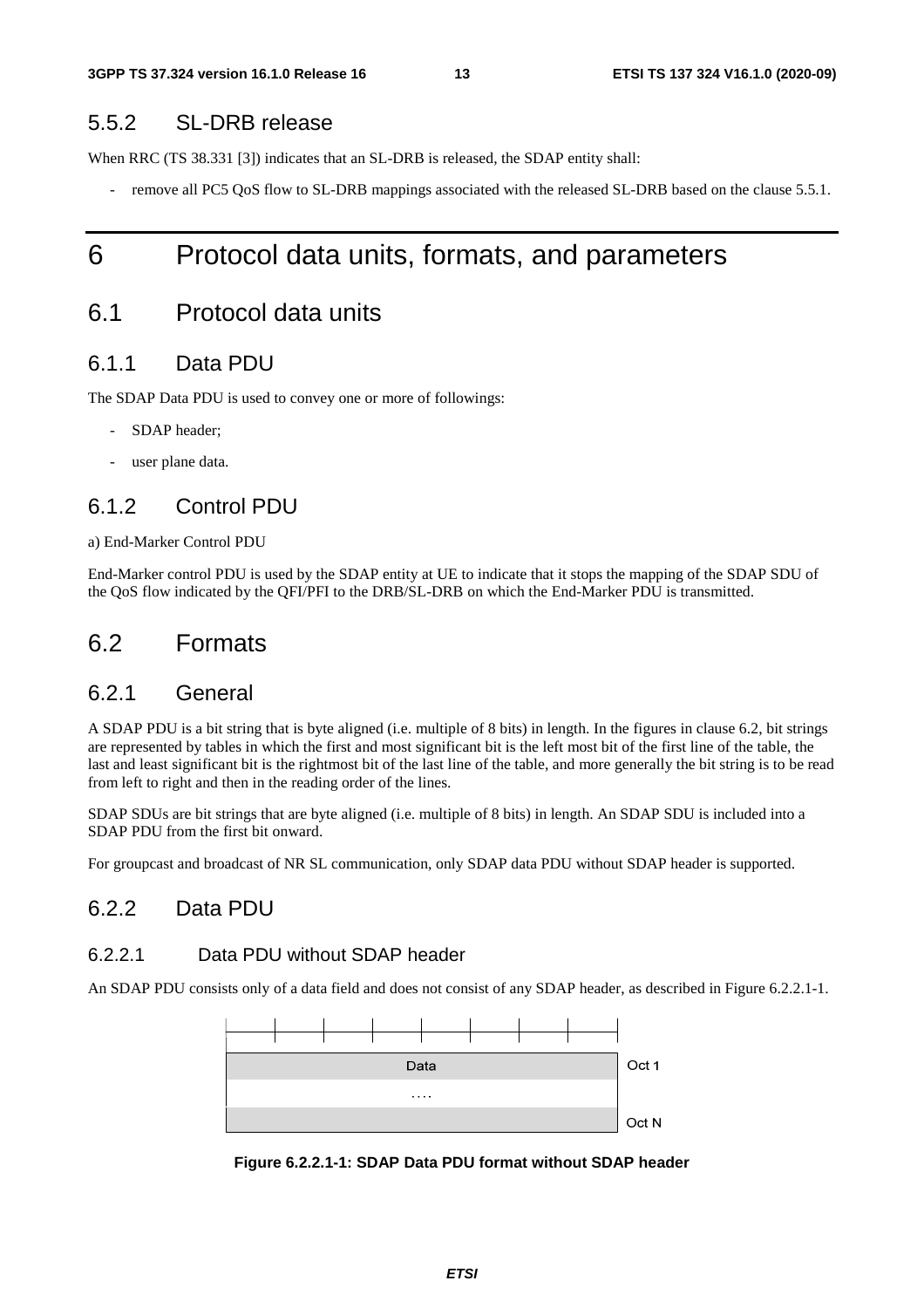#### 6.2.2.2 DL Data PDU with SDAP header

Figure 6.2.2.2 – 1 shows the format of SDAP Data PDU of DL with SDAP header being configured.



**Figure 6.2.2.2-1: DL SDAP Data PDU format with SDAP header** 

#### 6.2.2.3 UL Data PDU with SDAP header

Figure 6.2.2.3 – 1 shows the format of SDAP Data PDU of UL with SDAP header being configured.



**Figure 6.2.2.3-1: UL SDAP Data PDU format with SDAP header** 

#### 6.2.2.4 SL Data PDU with SDAP header for unicast of NR SL communication

Figure 6.2.2.4–1 shows the format of SDAP Data PDU for unicast of NR SL communication with SDAP header being configured.



#### **Figure 6.2.2.4-1: SL SDAP Data PDU format with SDAP header for unicast of NR SL communication**

#### 6.2.3 End-Marker Control PDU

Figure 6.2.3-1 shows the format of End-Marker Control PDU.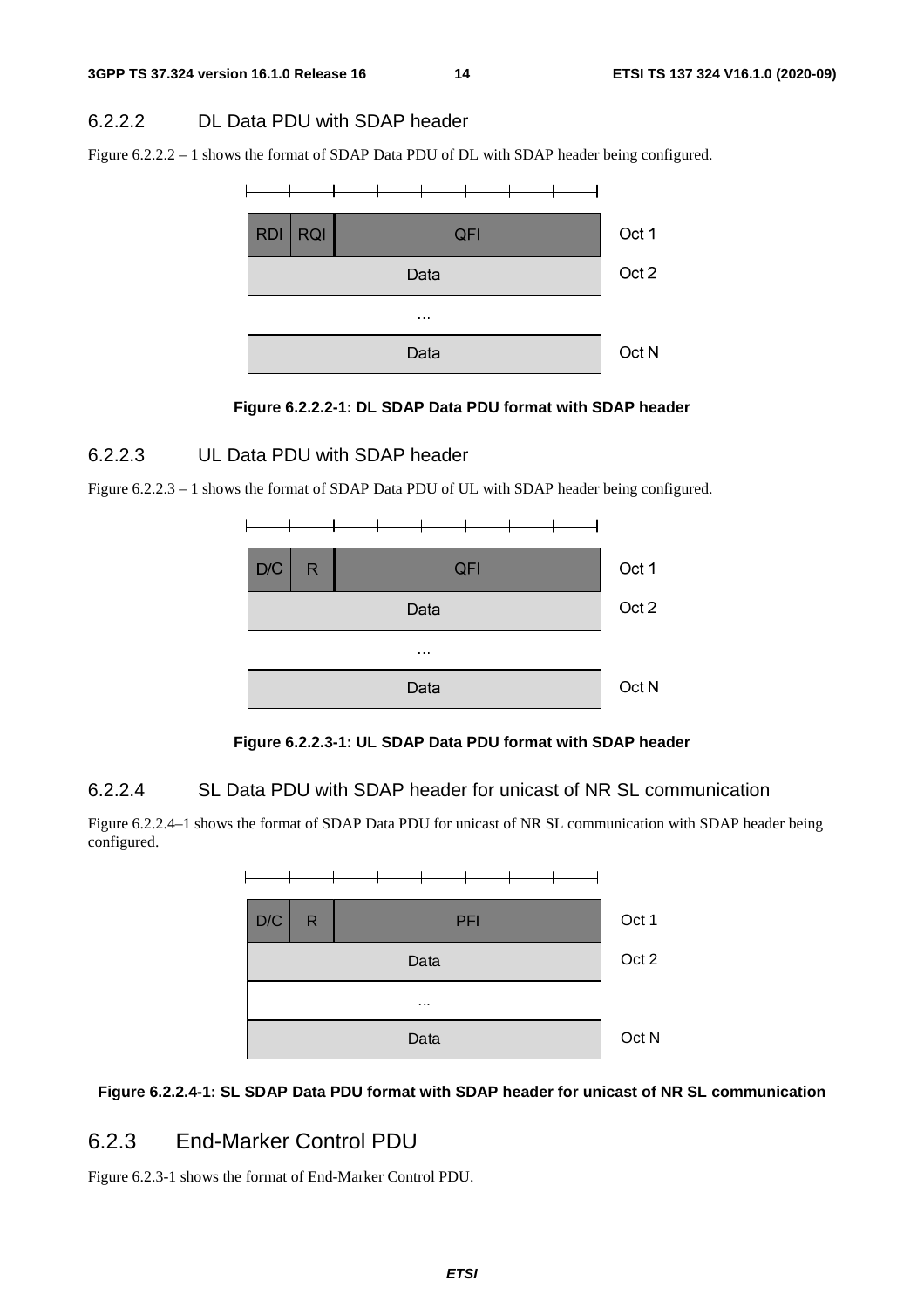

**Figure 6.2.3-1: End-Marker Control PDU** 

## 6.3 Parameters

#### 6.3.1 General

If not otherwise mentioned in the definition of each field, then the bits in the parameters shall be interpreted as follows: the left most bit is the first and most significant bit and the right most bit is the last and least significant bit.

Unless otherwise mentioned, integers are encoded in standard binary encoding for unsigned integers. In all cases the bits appear ordered from MSB to LSB when read in the PDU.

#### 6.3.2 Data

Length: Variable

This field includes the SDAP SDU.

#### 6.3.3 D/C

Length: 1 bit,

The D/C bit indicates whether the SDAP PDU is an SDAP Data PDU or an SDAP Control PDU.

#### **Table 6.3.3-1: D/C field**

| Bit | <b>Description</b> |  |  |  |  |
|-----|--------------------|--|--|--|--|
|     | Control PDU        |  |  |  |  |
|     | Data PDU           |  |  |  |  |

#### 6.3.4 QFI

Length: 6 bits

The QFI field indicates the ID of the QoS flow (TS 23.501 [4]) to which the SDAP PDU belongs.

#### 6.3.5 R

Length: 1 bit

Reserved. In this version of the specification reserved bits shall be set to 0. Reserved bits shall be ignored by the receiver.

#### 6.3.6 RQI

Length: 1 bit,

The RQI bit indicates whether NAS should be informed of the updated of SDF to QoS flow mapping rules (TS 23.501  $[4]$ .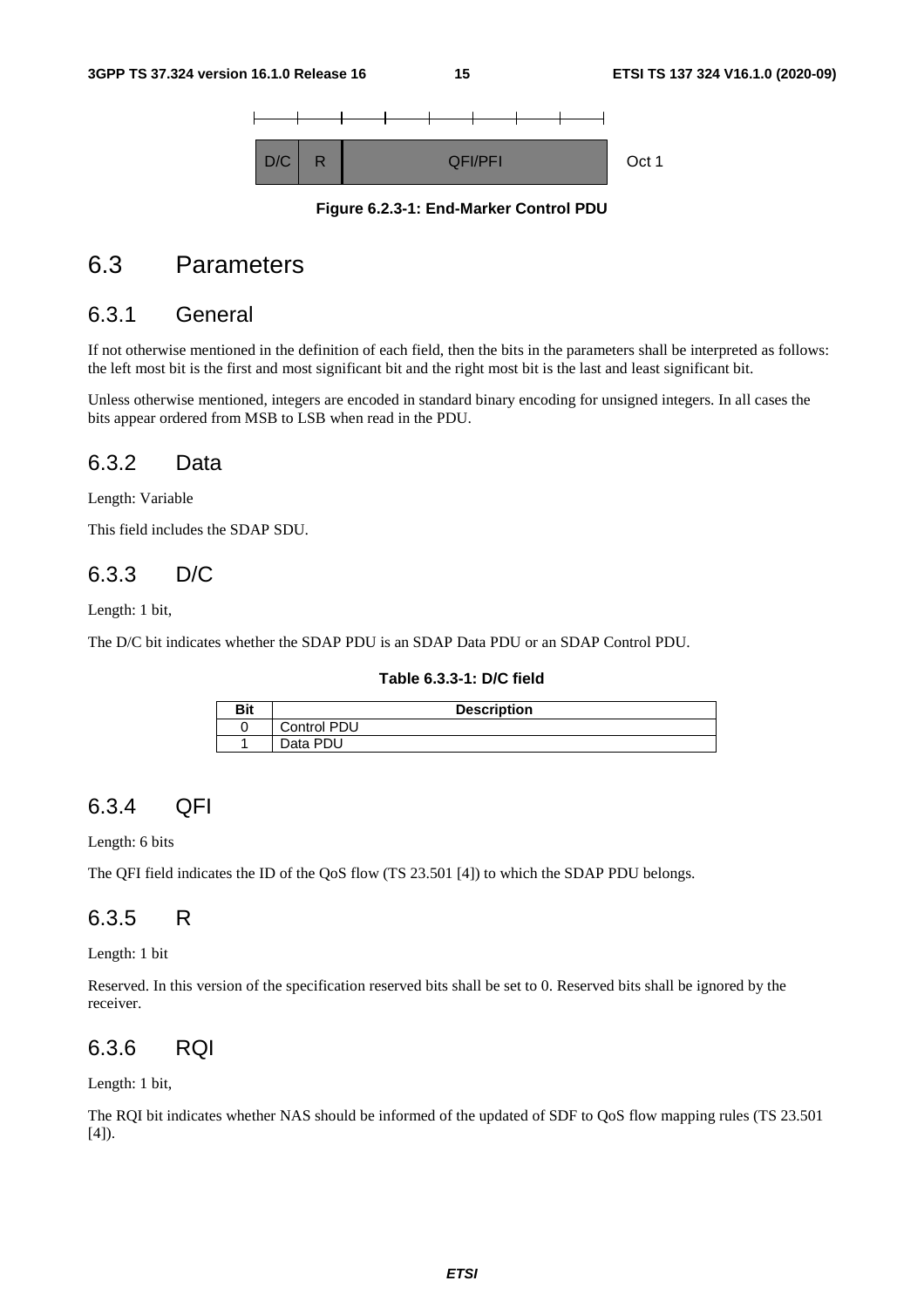**Table 6.3.6-1: RQI field** 

| Bit | <b>Description</b>                      |  |  |  |  |
|-----|-----------------------------------------|--|--|--|--|
|     | No action                               |  |  |  |  |
|     | To inform NAS that RQI bit is set to 1. |  |  |  |  |

#### 6.3.7 RDI

Length: 1 bit,

The RDI bit indicates whether QoS flow to DRB mapping rule should be updated.

#### **Table 6.3.7-1: RDI field**

| Bit | <b>Description</b>                     |  |  |  |  |  |
|-----|----------------------------------------|--|--|--|--|--|
|     | No action                              |  |  |  |  |  |
|     | To store QoS flow to DRB mapping rule. |  |  |  |  |  |

## 6.3.8 PFI

Length: 6 bits

The PFI field indicates the ID of the PC5 QoS flow (TS 23.287[5]) to which the SDAP PDU belongs.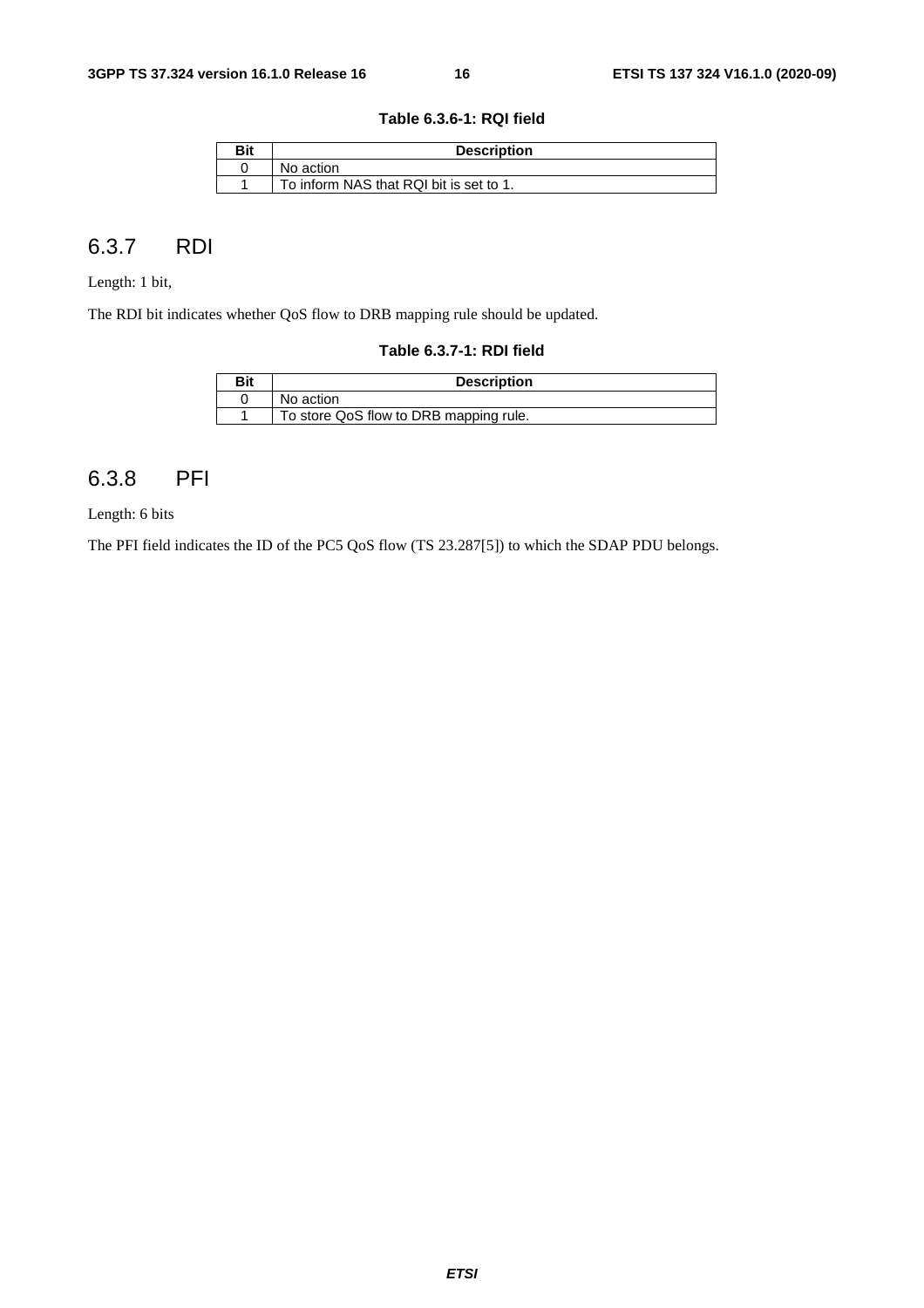## Annex A (informative): Change history

| <b>Change history</b> |                |             |                |         |   |                                                           |            |
|-----------------------|----------------|-------------|----------------|---------|---|-----------------------------------------------------------|------------|
| Date                  | <b>Meeting</b> | <b>TDoc</b> | CR.            | Rev Cat |   | Subject/Comment                                           | <b>New</b> |
|                       |                |             |                |         |   |                                                           | version    |
| 06/2017               | RAN2 NR        |             |                |         |   | First version                                             | 0.1.0      |
|                       | AH             |             |                |         |   |                                                           |            |
| 08/2017               | <b>RAN2#99</b> |             | ٠              |         |   | To capture agreements made in RAN2#99                     | 0.2.0      |
| 09/2017               | <b>RAN#77</b>  |             | $\blacksquare$ |         |   | Presented to RAN#77 for information                       | 1.0.0      |
| 10/2017               | <b>RAN2#99</b> |             |                |         |   | To capture agreements made in RAN2#99bis                  | 1.1.0      |
|                       | bis            |             |                |         |   |                                                           |            |
| 11/2017               | <b>RAN2#10</b> |             |                |         |   | To remove editor's notes.                                 | 1.2.0      |
|                       |                |             |                |         |   |                                                           |            |
| 01/2018               | RAN2 NR        |             |                |         |   | To capture agreements made in RAN2 NR AH                  | 1.3.0      |
|                       | AH             |             |                |         |   |                                                           |            |
| 04/2018               | <b>RAN2#10</b> |             |                |         |   | To capture agreements made in RAN2#101                    | 1.4.0      |
|                       | 1bis           |             |                |         |   |                                                           |            |
|                       | RAN2#10        |             |                |         |   | To capture agreements made in RAN2#101bis                 | 1.5.0      |
|                       | 1bis           |             |                |         |   |                                                           |            |
| 05/2018               | RAN2#10        |             |                |         |   | To capture agreements made in RAN2#102                    | 1.6.0      |
|                       |                |             |                |         |   |                                                           |            |
| 06/2018 RP-80         |                | RP-181256   |                |         |   | Provided to RAN #80 for approval                          | 2.0.1      |
|                       | RP-80          | RP-181266   |                |         |   | Provided to RAN #80 for approval (update as RP-181256 was | 2.0.2      |
|                       |                |             |                |         |   | misused for another Tdoc)                                 |            |
|                       |                |             |                |         |   | Upgraded to Rel-15 after the plenary approval             | 15.0.0     |
| 09/2018 RP-81         |                | RP-181940   | 0006           |         | F | Miscellaneous corrections for SDAP                        | 15.1.0     |
|                       | <b>RP-81</b>   | RP-181939   | 0007           |         | D | Miscellaneous corrections to SDAP                         | 15.1.0     |
|                       | RP-81          | RP-181942   | 0008           |         | F | Correction on flow remapping from default DRB             | 15.1.0     |
| 03/2020               | <b>RP-87</b>   | RP-200346   | 0014           |         | B | Introduction of 5G_V2X_NRSL to 37.324                     | 16.0.0     |
| 07/2020 RP-88         |                | RP-201176   | 0016           |         | F | Capture latest agreements on SDAP                         | 16.1.0     |